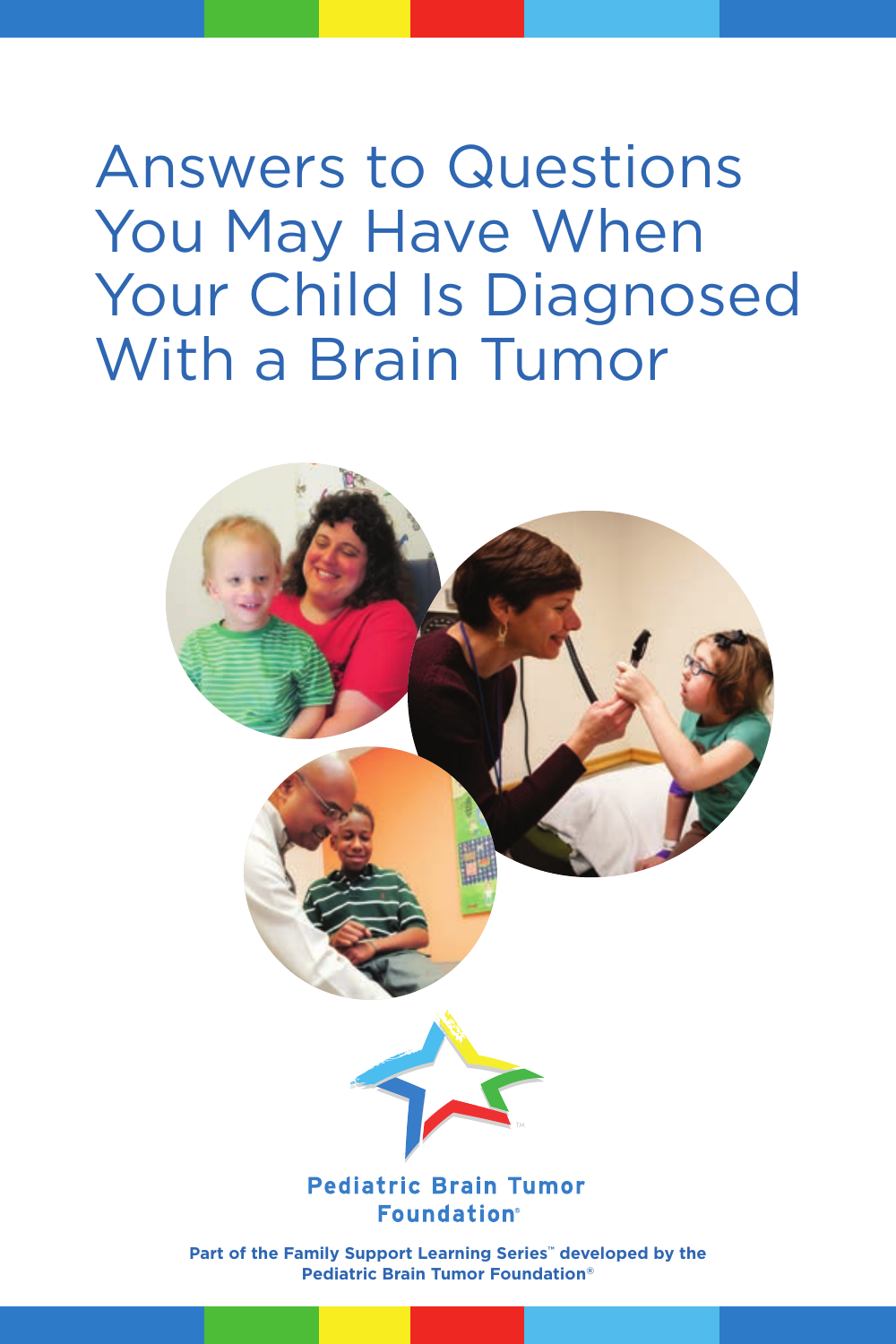# **Introduction**

No parent is prepared to hear that their child has a brain or spinal cord tumor. The specter of a brain tumor diagnosis can be overwhelming. All at once the triumphs and trials of everyday existence hold little importance.

Learning more about your child's diagnosis can empower you to move forward and take an active part in selecting which approaches will result in the best care for your child.

Your child's medical team is always the best source of information, but sometimes your questions may not be answered as quickly as you would like. The PBTF does not provide medical advice. However, we can provide answers to many questions by providing basic information about fairly complex topics.

Disclaimer: The information provided here is not intended to be used as a substitute for medical care and should not be used for the diagnosis or treatment of a brain tumor or any other health problem. If you have or even suspect you have a problem concerning your health or that of someone else, you should consult with a licensed healthcare provider.

**Copyright:** The content of this publication has been prepared for the exclusive use of the Pediatric Brain Tumor Foundation®. It may not be reproduced in part or in its entirety without the written permission of the PBTF.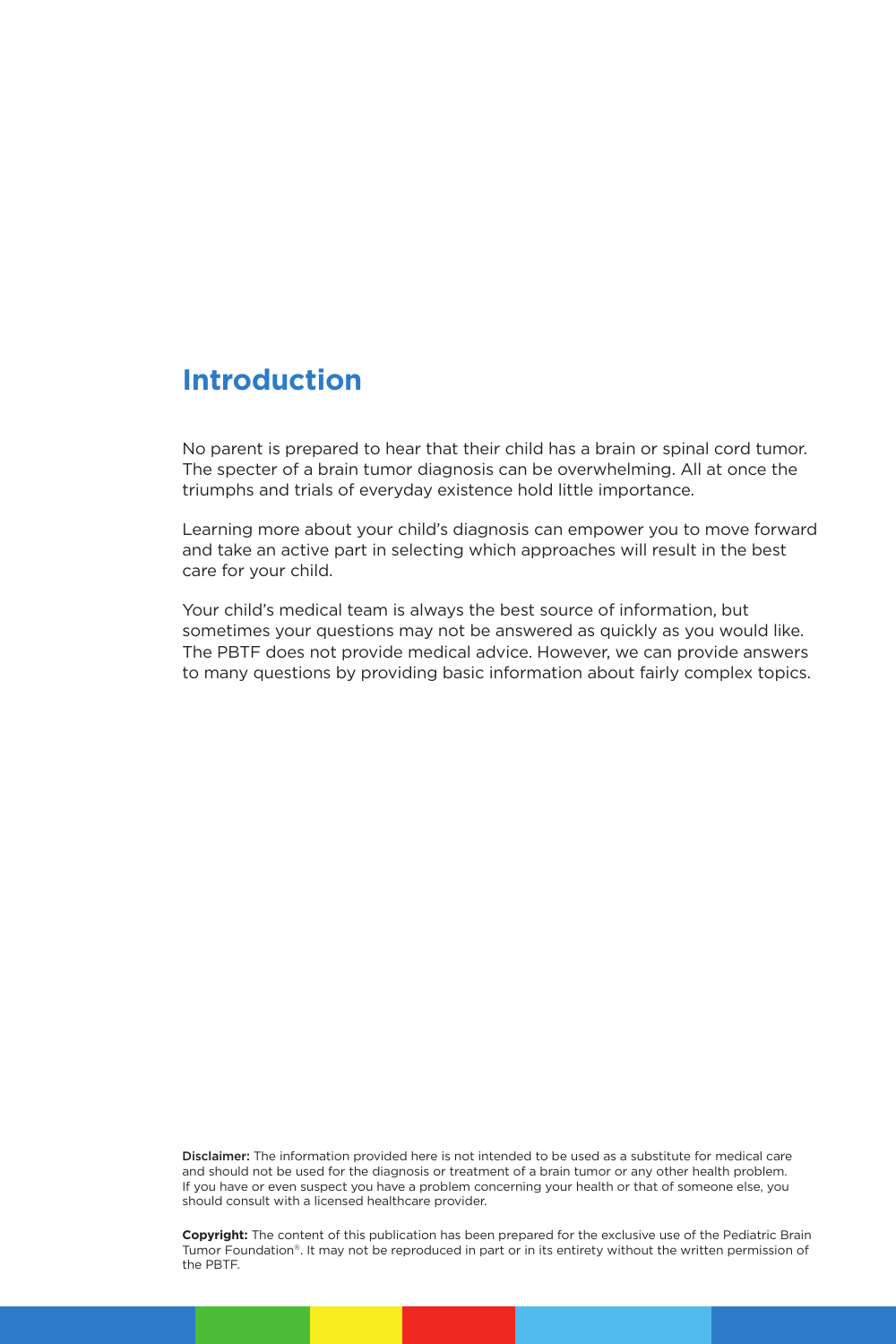# **Topics**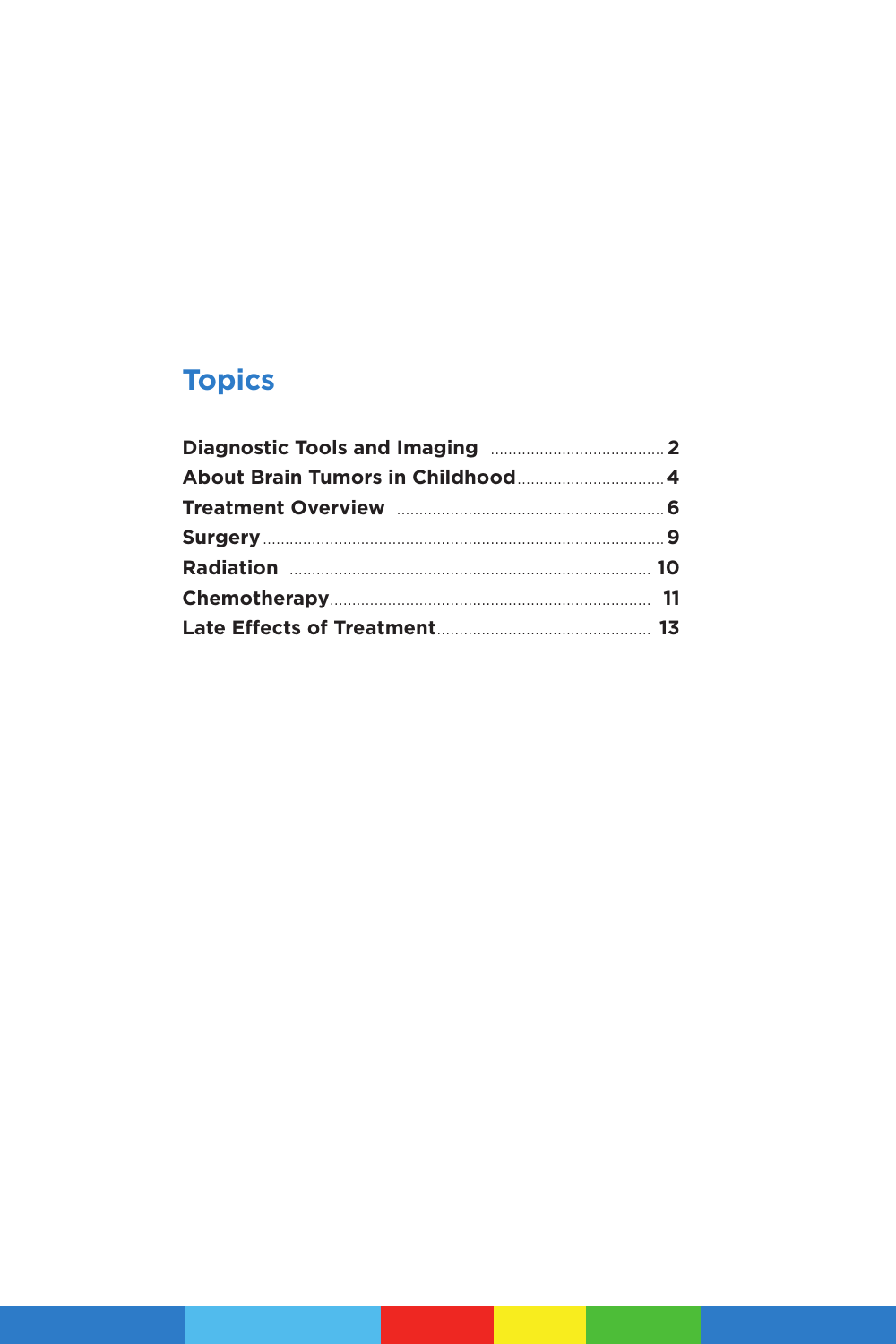# **Diagnostic Tools and Imaging**

# **Can a brain tumor be diagnosed by its symptoms alone?**

No, the symptoms of a brain tumor frequently mimic disorders that are much more common. Confirmation of a tumor is made after a scan, such as computerized tomography (CT), which is usually followed by magnetic resonance imaging (MRI).

#### **Will my child need to be under anesthesia for the MRI?**

Patients need to remain completely still during an MRI, and the procedure may last up to an hour. Therefore, anesthesia may be required for children younger than 8 and older ones who are anxious. This means that your child will not be allowed to eat for several hours before the MRI and may be drowsy afterwards.

Video goggles and headphones, as well as your presence (if the hospital allows it), may help calm children who are old enough to have the MRI without anesthesia.

#### **What happens during the MRI?**

Before the test, a compound to enhance contrast may be injected into your child's vein. This will help doctors identify fine detail of a tumor and any abnormalities of the brain. Your child will lie on a mechanical table, which is moved into a large structure with a doughnut-shaped opening. An "open MRI" means the top and sides are open, while a "closed MRI" will feel like going into a tunnel.

MRIs do not use ionizing radiation, which is a carcinogen. Because of this they are safe. They provide very intricate images of the brain and soft tissue, and are the most sensitive tool for detecting brain abnormalities.

In general, MRI is used instead of CT to follow the progress of brain tumors over time and after treatment.

# **Can a CT scan cause cancer?**

Unlike MRIs, a CT scan does use ionizing radiation, which with repeated exposure can increase the chance of developing cancer many years later. For this reason doctors are conservative in recommending CTs for children.

When used appropriately, CT scans can be very useful. CT is a much quicker procedure than an MRI, making it lifesaving in its ability to identify neurological emergencies. Consequently, it is often the first type of scan done when your child is being diagnosed. CTs can more accurately detect calcium deposits, a feature of some tumors, and can provide more detailed pictures of the outer layer of the skull than other imaging techniques.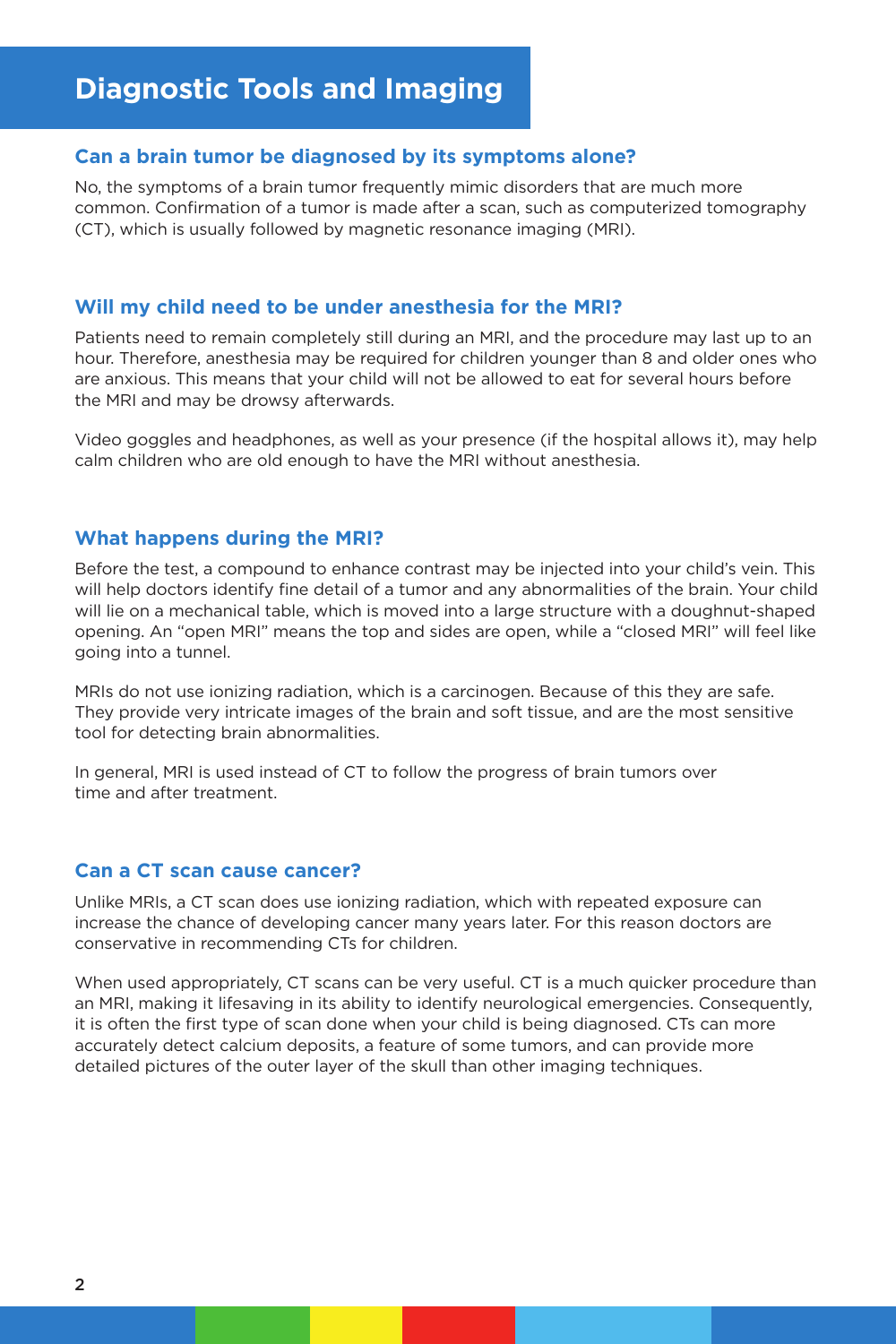# **Will my child need a PET scan?**

A positron emission tomography (PET) scan is not often used in diagnosing central nervous system (CNS) tumors. However, it can provide information about the aggressiveness of the disease and help to distinguish between scar tissue and a recurring tumor.

A PET scan provides a picture of the brain's metabolic activity, rather than its structure, by measuring the rate at which a tumor absorbs glucose (sugar). Your child will need to skip eating for four to six hours before a radioactive glucose tracer is injected through a vein. This tracer is needed so the radiologist can track how it is absorbed by the body.

After the injection, you child must wait for about 30 minutes while the tracer circulates throughout the body. Next your child will lie on a table that slides into a large tunnel-shaped scanner, then remain still for up to 30 minutes.

The PET detects signals from the tracer and changes them into 3-D pictures for the doctor to read. The amount of radiation used in a PET scan is about the same as for a CT scan. As is the case for MRI scans, younger children and those who are anxious may need to be under anesthesia.

# **What's the difference between a resection and a biopsy?**

A tumor resection is a surgical procedure performed to remove a tumor. A tumor biopsy is the removal of a small amount of tumor tissue to be sent to the pathologist for evaluation under a microscope to confirm a diagnosis. A biopsy can be performed as part of the tumor resection or separately.

Biopsies can be either "open" or "closed" depending on the surgical technique used. In a closed biopsy, also known as a needle biopsy, a small hole is drilled into the skull and a tumor tissue sample is removed via a narrow hollow needle. The same procedure performed with a computer-assistance guidance system is called a stereotactic biopsy. A biopsy done during surgery is called an open biopsy. The pathologist's report will help your child's medical team devise the best treatment plan.

#### **How long will my child require scans after treatment?**

It depends on the tumor type and clinical scenario. Often, routine follow-up MRI scans are performed every three or four months for the first year after treatment is completed. They are usually done less frequently over the next several years unless there is clinical concern about recurrence.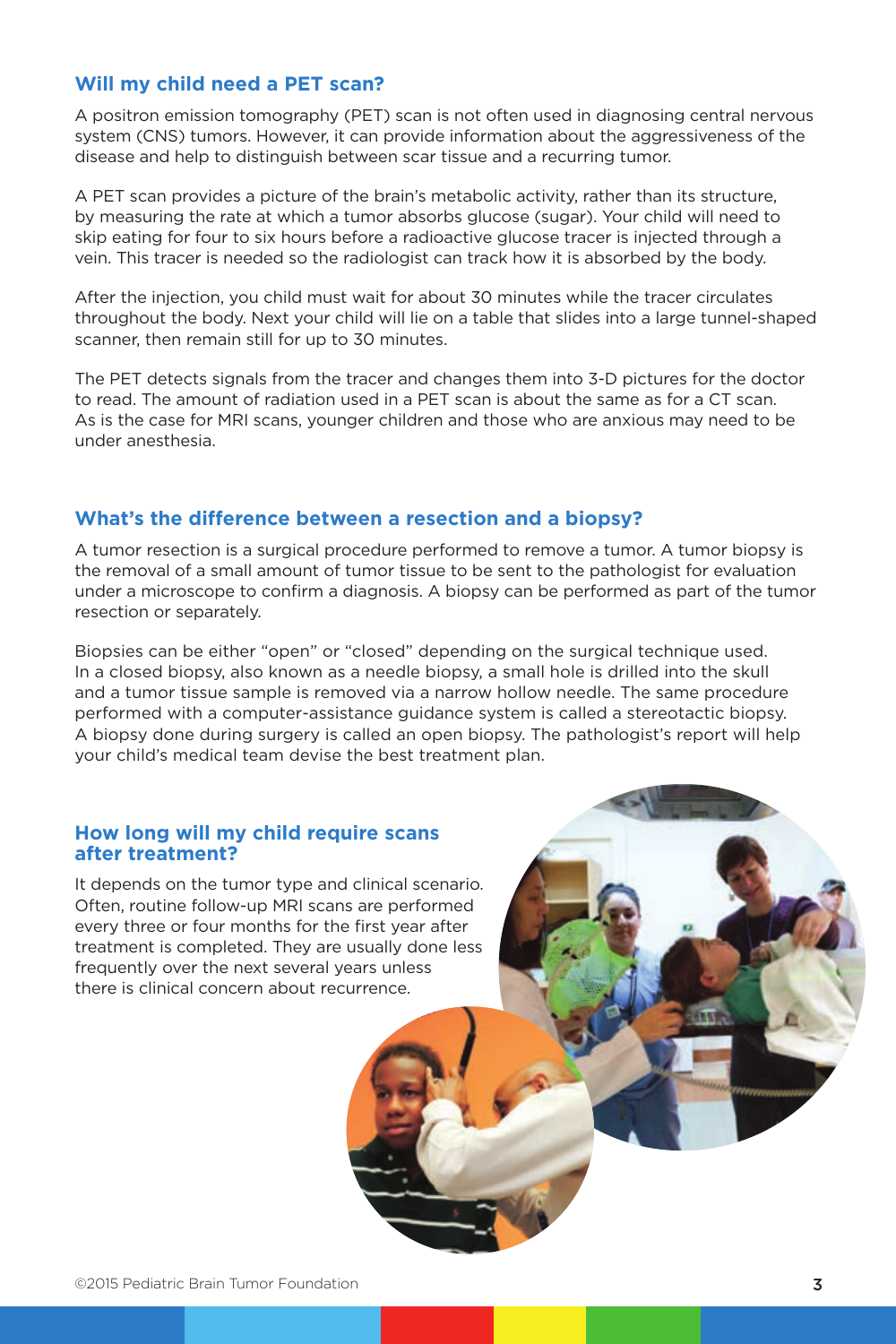# **About Brain Tumors in Childhood**

#### **How common are brain tumors in children?**

They are very rare. About 4,600 cases of tumors in the central nervous system (CNS), which is the brain and spinal cord, are diagnosed in children and adolescents up to 19 years of age every year in the United States. Most of these cases are in children under 15 years of age. There are over 100 different types of brain tumors. CNS tumors are much more common in older adults. In fact, CNS tumors in childhood represent less than 10 percent of all CNS tumors diagnosed each year.

# **What could have caused my child's brain tumor?**

Nobody knows the cause of most brain tumors, although genetic disorders explain a minority of cases. Exposure to environmental toxins has been suspected, but has not been confirmed by research data. It is important to recognize that nothing you did as a parent led to your child's diagnosis.

Note the distinction between primary CNS tumors, which start in the brain and/or spine, and secondary CNS tumors that spread from other parts of the body. The information in this booklet focuses on primary CNS tumors.

# **What's the difference between a benign and a malignant tumor?**

CNS tumors are classified by pathologists as benign (nonmalignant) or malignant based on the appearance of the cells under a microscope. Benign tumors are usually slow growing and do not spread from their original site. In some cases they have well-defined borders that make them easier to remove.

A malignant or cancerous brain tumor is always life threatening and is more challenging to treat. It typically grows rapidly, invading normal tissue. In some cases, cells from a malignant tumor break free from the mass and metastasize, or spread, to other parts of the CNS. (In rare cases, they spread to other parts of the body.)

# **So a benign brain tumor is not dangerous?**

Judging from its name, you would think so. But all CNS tumors (either benign or malignant) can be dangerous. For example, if a benign CNS tumor is located in a vital area of the brain or spinal cord, it can be life threatening because the CNS controls breathing and swallowing, as well as movement, coordination, senses and behavior. Consequently some doctors refer to these tumors as nonmalignant rather than benign. These nonmalignant tumors can grow and become malignant. The specific type of your child's tumor (for example, medulloblastoma) is much more informative than describing it as benign or malignant.

# **How do doctors determine the type of tumor and its level of aggressiveness?**

Most medical institutions identify tumor type and their grade, or level of aggressiveness, according to the classification system of the World Health Organization. A pathologist will determine type and grade after examining brain tissue under a microscope. Getting a second opinion can be useful, especially if the diagnosis is uncertain, because one pathologist's assessment may not match another's. Over time, both the type and grade of the tumor may change. Grades range from I (noncancerous) to IV, the most aggressive.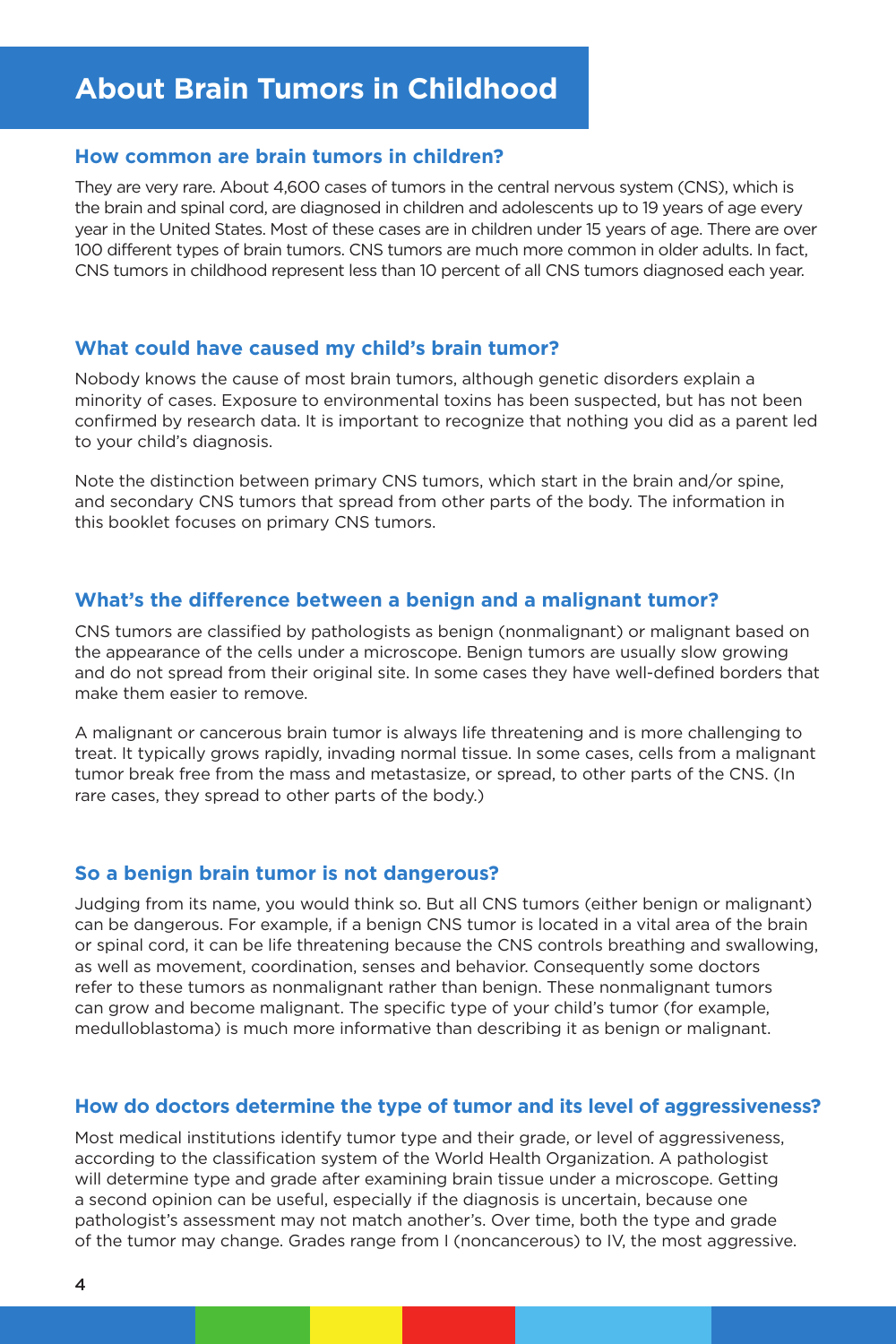# **Does the grade of tumor determine the outcome for my child?**

Not entirely. The grade provides information about the aggressiveness of that tumor type but does not indicate whether there are effective treatments. For example, most children with medulloblastoma, a grade IV tumor, survive. Additionally, a child with a grade III tumor who undergoes a gross total resection (GTR), or entire removal of the tumor, may fare better than one with a grade II tumor with a subtotal resection (STR). Age of diagnosis is another prognostic factor for some tumor types.

#### **What is medulloblastoma?**

Medulloblastoma is the most common malignant brain tumor in children. Medulloblastomas typically originate in the cerebellum, the lower back part of the brain. They are grade IV tumors that grow quickly and may spread to other parts of the CNS.

Research has identified four subtypes of medulloblastoma. Over time it is hoped that treatment will be tailored for each group to optimize effectiveness. Both radiation therapy and chemotherapy can be helpful to treat medulloblastoma.

#### **What are gliomas?**

Gliomas are any type of tumor that comes from cells, called glial cells, that surround and support neurons in the brain.

#### **What are astrocytomas?**

Astrocytomas are a type of glioma that arises from star-shaped brain cells called astrocytes and are the most common type of childhood brain tumor, representing about one-third of diagnoses. They include grade I juvenile pilocytic astrocytoma (JPA), grade II fibrillary astrocytoma and grade III anaplastic astrocytoma, as well as glioblastoma, a grade IV tumor that is significantly more common in adults but that also affects some children.

Several other names are used for specific types of grade I to IV astrocytomas. These include optic gliomas, which are generally slow-growing tumors and often found in children with neurofibromatosis type I, an inherited disorder that can cause additional medical complications. Brainstem gliomas can also be malignant or nonmalignant. Low-grade brainstem gliomas can be resected in some cases, but surgery is generally not used to treat diffuse intrinsic pontine gliomas (DIPG), an aggressive grade IV tumor that spreads widely throughout the brainstem.

# **What is ependymoma?**

An ependymoma is a type of glioma and the third most common type of childhood brain tumor. It usually develops from the cells lining the hollow cavities of the brain (more common in pediatric cases), or the canal that contains the spinal cord (more common in adults).

Most children have grade II or grade III variants occurring in the brain. Grade III ependymoma, also known as anaplastic ependymoma, grows more rapidly and is more likely to spread to other parts of the brain and spine.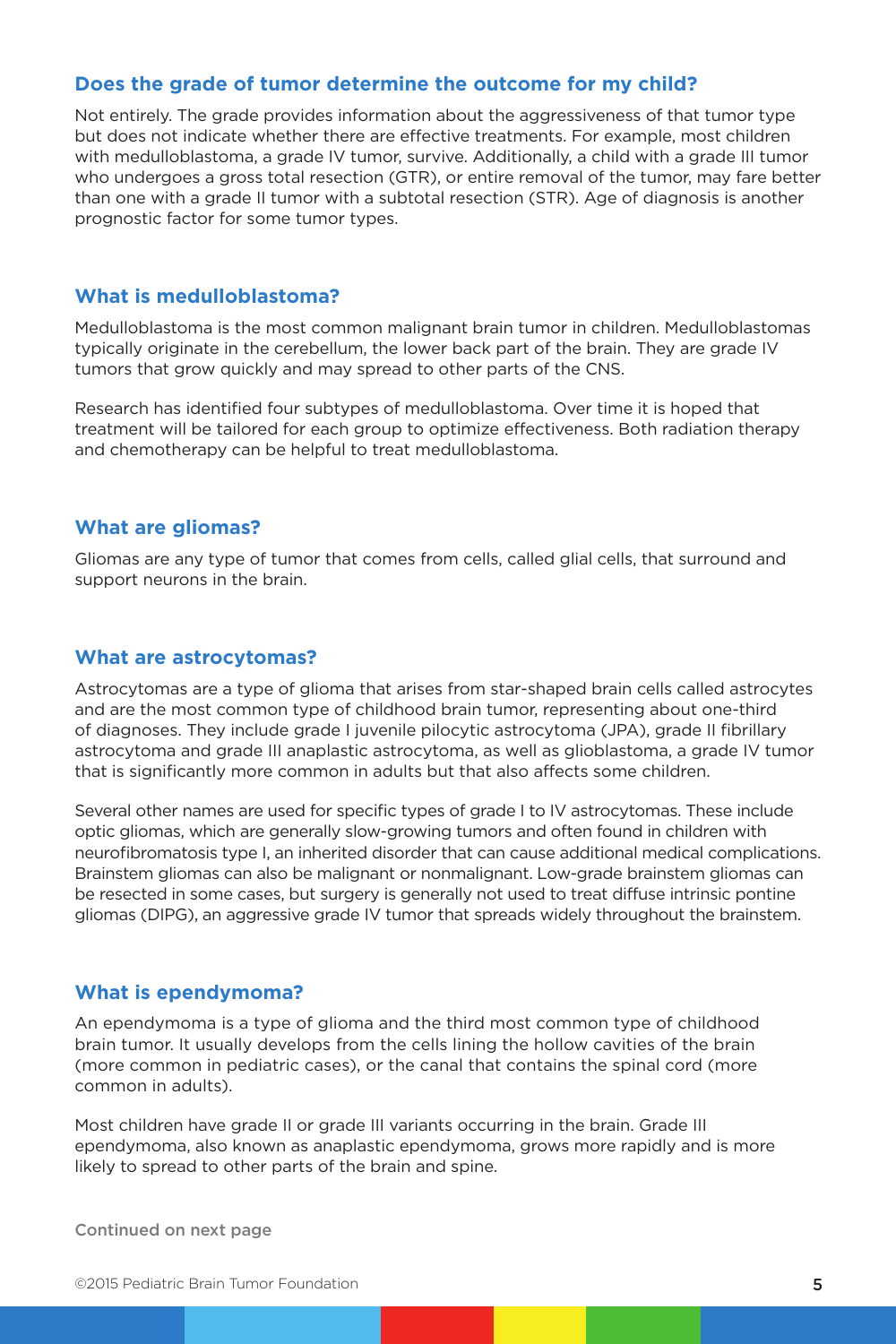# **What are some other types of brain and spinal cord tumors?**

Tumors can develop when cells in the embryo that migrate to the developing gonads mistakenly travel to the brain. These tumors are called CNS germ cell tumors and include choriocarcinoma, embryonal carcinoma, germinoma, mixed germ cell tumors, teratoma and yolk sac tumors. They can be nonmalignant or malignant.

Other types of tumors include choroid plexus papilloma, craniopharyngioma, vestibular schwannoma, mixed neuronal-glial tumors (including gangliogliomas), meningioma and pituitary adenoma. These tumors are generally nonmalignant. However, some can be malignant or may become malignant over time.

#### **What's the difference between a brain tumor recurrence and secondary cancer?**

Recurrence means that your child's original tumor has returned. This can occur weeks, months or up to five years following the original diagnosis. In rare cases it can happen much later.

Secondary cancers are new cancers caused by treatment and usually develop at least five years after treatment of the original tumor. This is much less common than recurrence of the original tumor. For example, chemotherapy can cause the blood cancer acute myelogenous leukemia (AML) around five to nine years after treatment.

In addition, children who have undergone radiation are at risk for secondary brain tumors, which can be malignant or nonmalignant. These tumors usually occur at least 10 years after radiation. It's important to recognize that the danger of developing a secondary cancer, while not insignificant, is small compared to the danger of not undergoing treatment.

# **Treatment Overview**

# **Can a child with a brain tumor be cured?**

Yes, there are absolutely children who have been "cured," meaning they have remained tumor-free for many years, but the probability of this depends on the type and grade of brain tumor. However, even children with some types of aggressive brain tumors have been cured. Depending on the area of the brain that has been affected and the type of treatment they've needed, some children go on to function very well both at school and in their social lives. Also encouraging are recent developments in our understanding of the biology of brain tumors. Doctors hope these will lead to more effective treatments.



# **What's the first thing I should do to help my child?**

You need to find out if the medical center where your child is diagnosed is an appropriate place for his or her treatment. The care of children with brain tumors is complex and requires input from multiple types of specialists (including neurosurgeons, oncologists, radiation oncologists, endocrinologists and many others). It's important to confirm that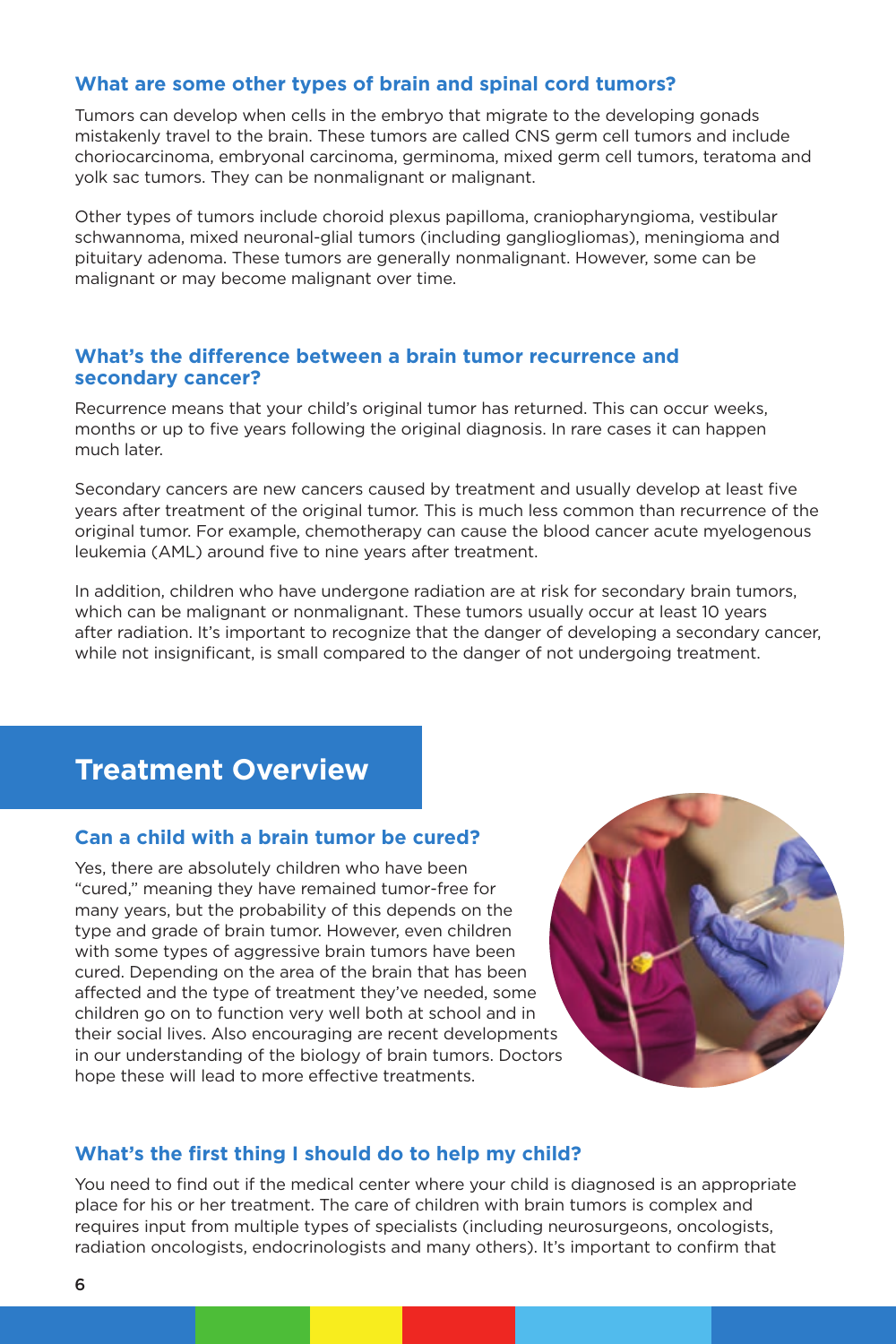your medical center and doctor have this expertise and are comfortable treating children with brain tumors. Do not hesitate to ask how many pediatric brain tumor patients they treat each year. Find out how this figure stacks up against other facilities and doctors. Generally speaking, those that have the highest volume of childhood brain tumor patients also have greater knowledge of the disease, treatment options and clinical trials.

Some families travel to different cities or even out of state for surgery, radiation and followup care. Other children are treated at centers close to home. Parents can obtain second opinions by having their child's charts and imaging couriered to hospitals recognized as having nationally acclaimed pediatric brain tumor centers.

#### **What are the treatments used for pediatric brain tumors?**

The treatments used for pediatric brain tumors include surgery, chemotherapy and radiation therapy (traditional and proton beam). Different tumor types respond differently to these treatments, so the specific plan for your child's tumor depends on the specific diagnosis. Although some types of tumors, such as CNS germ cell tumors, can be cured without surgery, the priority is usually to surgically remove as much of the tumor as safely possible.

If the tumor is located in a position where surgery is not feasible, other treatments will be explored. Surgery may be ruled out in favor of other systemic therapies (chemotherapy or radiation therapy) if the tumor has metastasized (spread) throughout the brain and spine. In cases like these, getting a second opinion may be particularly helpful.

#### **Our doctor said she has sought additional opinions. Should I get a second opinion anyway?**

Doctors routinely consult with their colleagues at their own hospital as well as other medical centers when it comes to challenging cases, so many second and third opinions are provided without the patient's family being aware of them. However, families might not be included in these exchanges, and many parents prefer for that information to be given to them directly.

Don't hesitate to push for second opinions; most doctors understand and respect parents' desires to have them. Be sure that the second medical center has all the required information, such as the doctor's summary, charts and imaging. If possible, it's especially helpful to have your child evaluated in person by the consulting doctor (in addition to a review of your child's records), but that is often not feasible. If a second opinion differs from that of the first doctor, you may wish to seek a third opinion.

#### **Do I need to tell the doctor about dietary supplements that I want to give my child to try to help treat the tumor?**

It's very important that you tell the doctor about alternative medicines you would like your child to take. While doctors are generally quite sensitive to parents' desires to help their child get better, some alternative medicines may pose serious side effects that can delay standard treatments, giving the tumor more time to grow. Keep in mind that supplements marketed as a cure have not been proven safe and effective in clinical trials.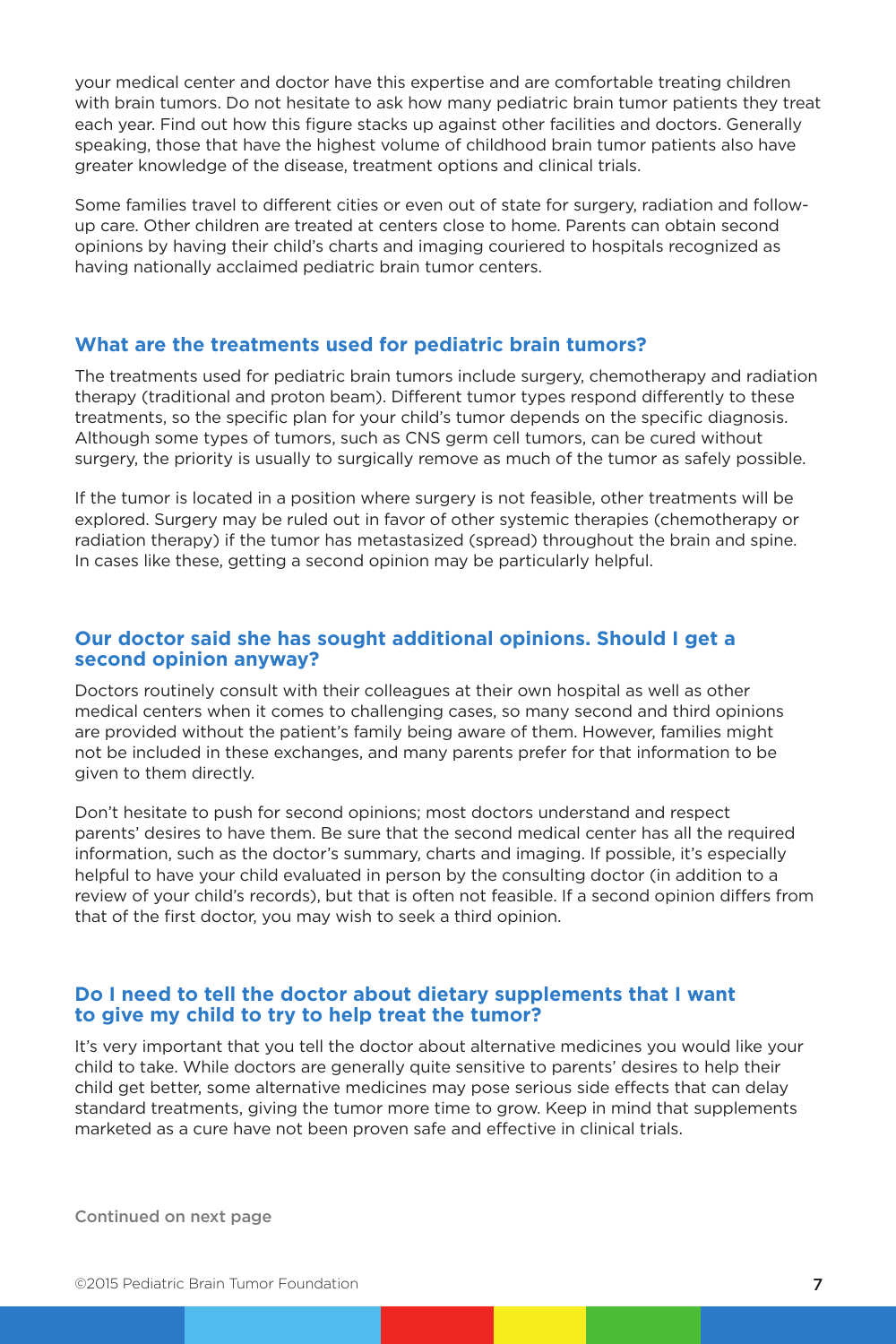# **Are vitamins off limits?**

While most doctors are fine with a daily multivitamin, there is concern about taking vitamins A, E and C, as well as other antioxidants (nutrients that protect and repair cells from damage) like selenium and co-enzyme Q10.

Although there's evidence that having sufficient antioxidants might reduce the risk of getting some cancers, this may also make cancer treatment less effective. That's because antioxidants prevent the formation of ions, electrically charged particles that damage the DNA in cells. When those cells are cancerous, damage to the DNA is the goal of radiation and chemotherapy, so taking antioxidants may weaken the effects of treatment. Ask your doctor when it might be safe to start vitamins or other supplements.

#### **Are doctors open to the use of complementary medicine for treating my child's pain and stress?**

Most doctors recognize that complementary medicine such as massage, guided imagery and biofeedback can be useful during your child's treatment and recovery. In fact, many leading cancer hospitals have centers for integrative medicine with practitioners in specialties like yoga, nutrition and acupuncture. When working with any complementary or alternative health practitioner, make sure there is open communication with your child's doctors.

### **How can I help my child deal with the stress and depression associated with treatment?**

Your hospital's social worker and child life specialist (not all hospitals have them) can assess your child's well-being in a casual, friendly manner and offer age-appropriate support throughout treatment. They can also advise you on how to talk to your child and any siblings about the cancer diagnosis, its treatment and other health-related concerns.

# **What happens if my child's brain tumor recurs or the existing tumor grows larger?**

For recurrent tumors, your child's medical team will decide if surgical removal is feasible and whether it offers benefit to the child. Stereotactic radiosurgery, in which a large, precise dose of radiation is delivered in a single session or a few sessions, might be an alternative if the recurrent tumor is small. Note that despite the name, this is not surgery as we understand it, because no incision is made.

High-dose chemotherapy with autologous stem cell rescue can be used for some patients with recurrent brain tumors. This involves collecting a patient's own healthy stem cells before chemotherapy and infusing them back into the patient after treatment to stimulate bone marrow growth; this allows for higher doses of chemotherapy to be given. It is also used for some children with high-risk tumors at the time of diagnosis.

For recurrent or refractory tumors, ones that do not respond to treatment, additional radiation therapy may be a possibility, depending on the details of the previous treatment, including how much time has elapsed since it was given.

Your oncologist may also consider targeted therapies or immunotherapy (treatments that stimulate the body's immune response). These treatments differ from standard chemotherapy and are usually easier to tolerate. Both therapies are being tested for safety and effectiveness in clinical trials.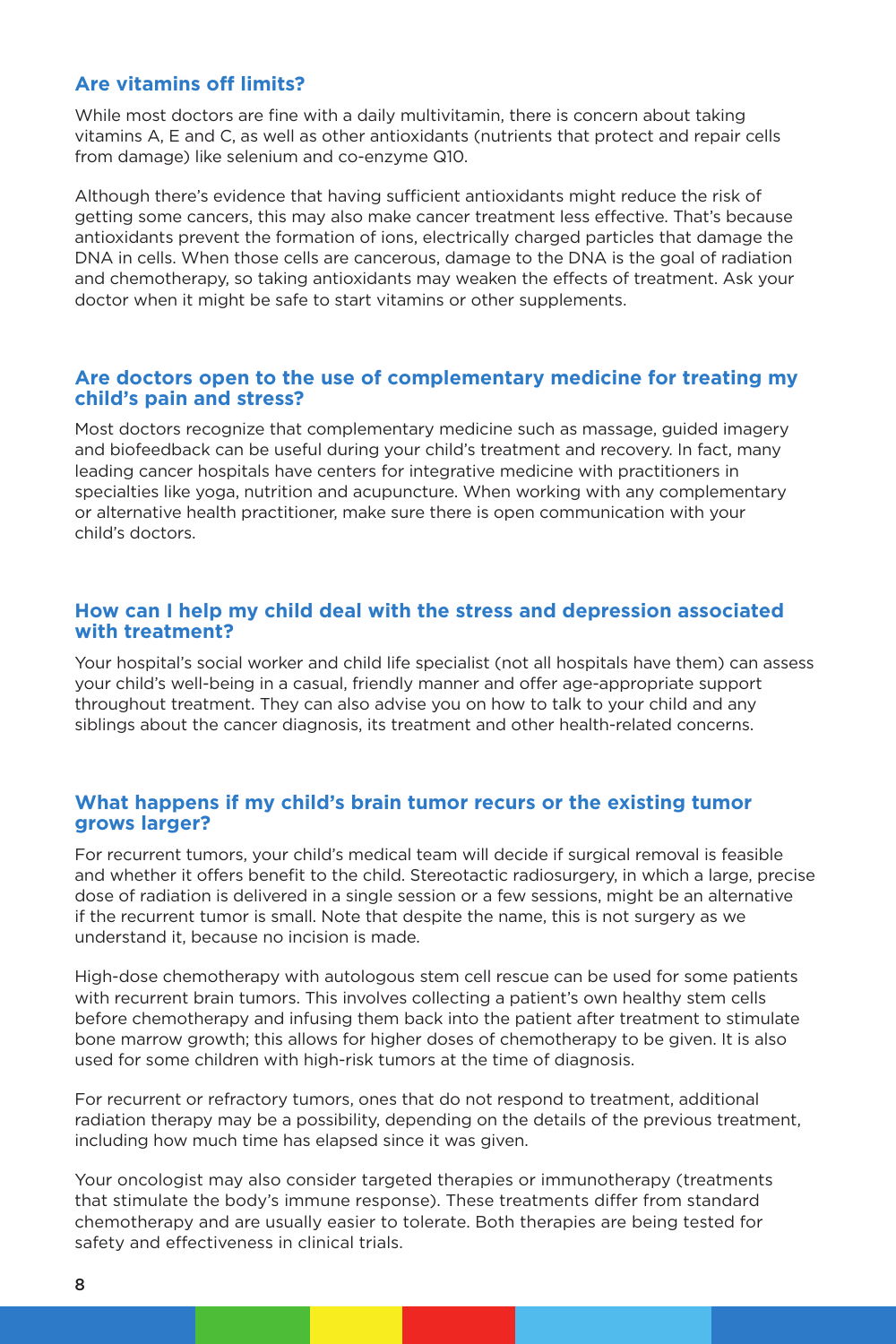#### **Is surgery always performed for children with brain tumors?**

Not always. Brain tumors can be located in areas that make them dangerous or even impossible to remove safely (if they involve critical brain structures). When a tumor cannot be safely resected and can be clearly diagnosed by imaging alone, a biopsy may offer no advantage in your child's treatment plan, depending on the type of tumor.

Some medical centers are starting to biopsy unresectable tumors more frequently to get a better understanding of their biologic makeup and obtain hints about potential treatments. In some cases, these types of biopsies may be required to allow your child to participate in a clinical trial in which the safety and effectiveness of a new drug is studied. Tumor tissue is not always required for enrollment in clinical trials, however.

#### **What's the difference between a GTR, NTR and STR in surgery?**

A gross total resection (GTR) means that there are no visible residual tumor cells under the operating microscope or on the postoperative MRI. A near total resection (NTR) means there is less than 10 percent of residual tumor; subtotal resection (STR) means between 10 to 50 percent remains.

A partial resection means that half or less of the tumor was removed. Keep in mind that even partial resections can have significant effects on relieving pain and other symptoms. For some tumor types, they can be associated with improved survival.

#### **What are the risks of surgery?**

These vary greatly according to the location and size of the tumor. Your neurosurgeon can best advise you on the specific potential risks based on the characteristics of your child's tumor.

One of the biggest concerns is loss of specific brain functions related to the site being operated on, which is why neurosurgeons are extremely careful about how much tissue to remove. Some children may require speech, occupational and physical therapies after surgery. About one-third of children who have surgery in the posterior fossa — an area at the back and bottom of the brain — experience symptoms of posterior fossa syndrome, which includes a temporary loss of the ability to speak, poor coordination and difficulty swallowing.

Your child may need a surgically implanted shunt to treat hydrocephalus, a buildup of cerebrospinal fluid (CSF) in the brain, and medication to help prevent seizures. Both of these complications may arise from the tumor or surgery. Postsurgical brain swelling is a risk that can be reduced with corticosteroids, a different type of steroid than those that are used to build up muscle. Leakage of CSF is another complication that might indicate infection caused by a tear in the dura, the tissue surrounding the brain and spinal cord.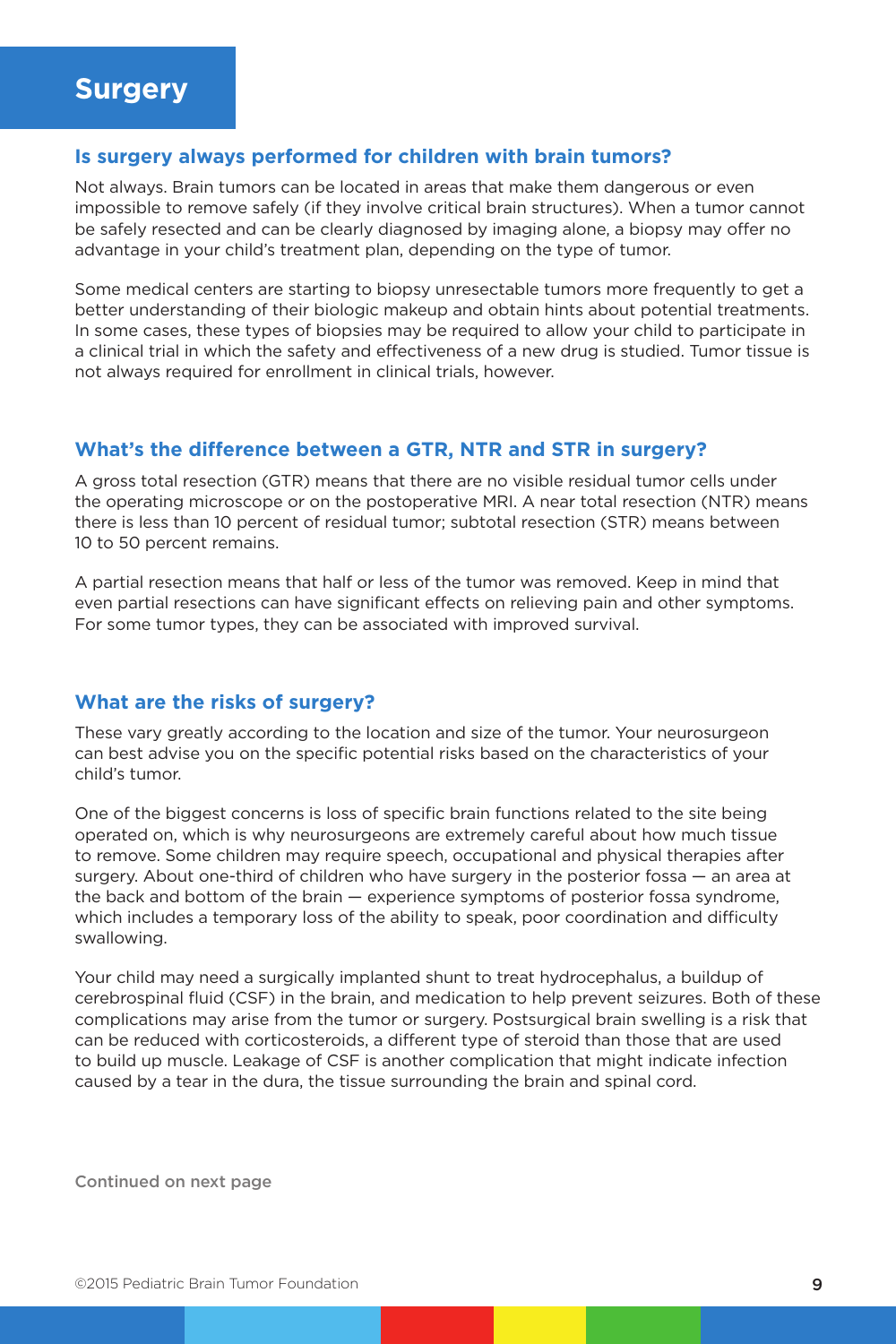#### **What's the risk of recurrence when the entire tumor has been removed?**

This depends on the grade and type of tumor. It's important to remember that tumors can recur without any symptoms. If a recurrent tumor is identified early, better treatment options may be open to your child.

# **Will my child's tumor tissue be 'banked' after surgery?**

Before your child's surgery you will likely be asked to sign a consent form offering permission for the tumor tissue to be used for research and/or stored in a tissue bank. Clinical characteristics of the tissue will be logged into a database, but your child's identity will be protected. This information will help researchers understand more about brain tumors in order to develop better treatments. This process does not interfere with the pathologist's work in determining the tumor type and grade. With your consent, the tumor tissue is only used for research after all necessary clinical testing has been done.

# **Radiation**

#### **How effective is radiation if the tumor cannot be removed by surgery?**

Radiation therapy (RT) uses high-energy X-rays directed at the tumor and the area surrounding it. It works by damaging the DNA of cancer cells (but will damage healthy cells in that area, too). Radiation alone can be effective in curing some cases of cancers, including germinomas (a type of CNS germ cell tumor). It can also be used to destroy the part of the tumor that the neurosurgeon could not remove and prevent recurrences. It can also successfully shrink those tumors that are not resectable.

#### **Our neurosurgeon said that he removed the entire tumor. Why would radiation be recommended?**

Depending on the tumor type and grade, radiation may be recommended even if total tumor removal has been achieved. That's because not every cancer cell can be seen on an MRI scan and therefore some may be left behind. Treating with radiation or chemotherapy in this situation can improve outcomes for children with some tumor types.

Questions and concerns about the use of radiation therapy for your child can be directed to your child's radiation oncologist and medical oncologist. If you're hesitant about radiation for your child, which can be a difficult decision, seek a second opinion.

#### **Is proton radiation better than photon radiation?**

Techniques such as intensity-modulated radiation therapy (IMRT) and three-dimensional conformal radiotherapy (3DCRT) are commonly used at hospitals with renowned brain tumor centers. The goal of both of these types of photon radiation is to deliver high-energy X-rays to the tumor or resected tumor area, and to minimize damage to the surrounding healthy tissues.

Proton beam therapy is also a form of external beam radiotherapy. However, a proton beam delivers most of its energy at exact depths directly in the tumor, whereas standard X-ray radiation releases radiation from the moment it penetrates the body on its way to the tumor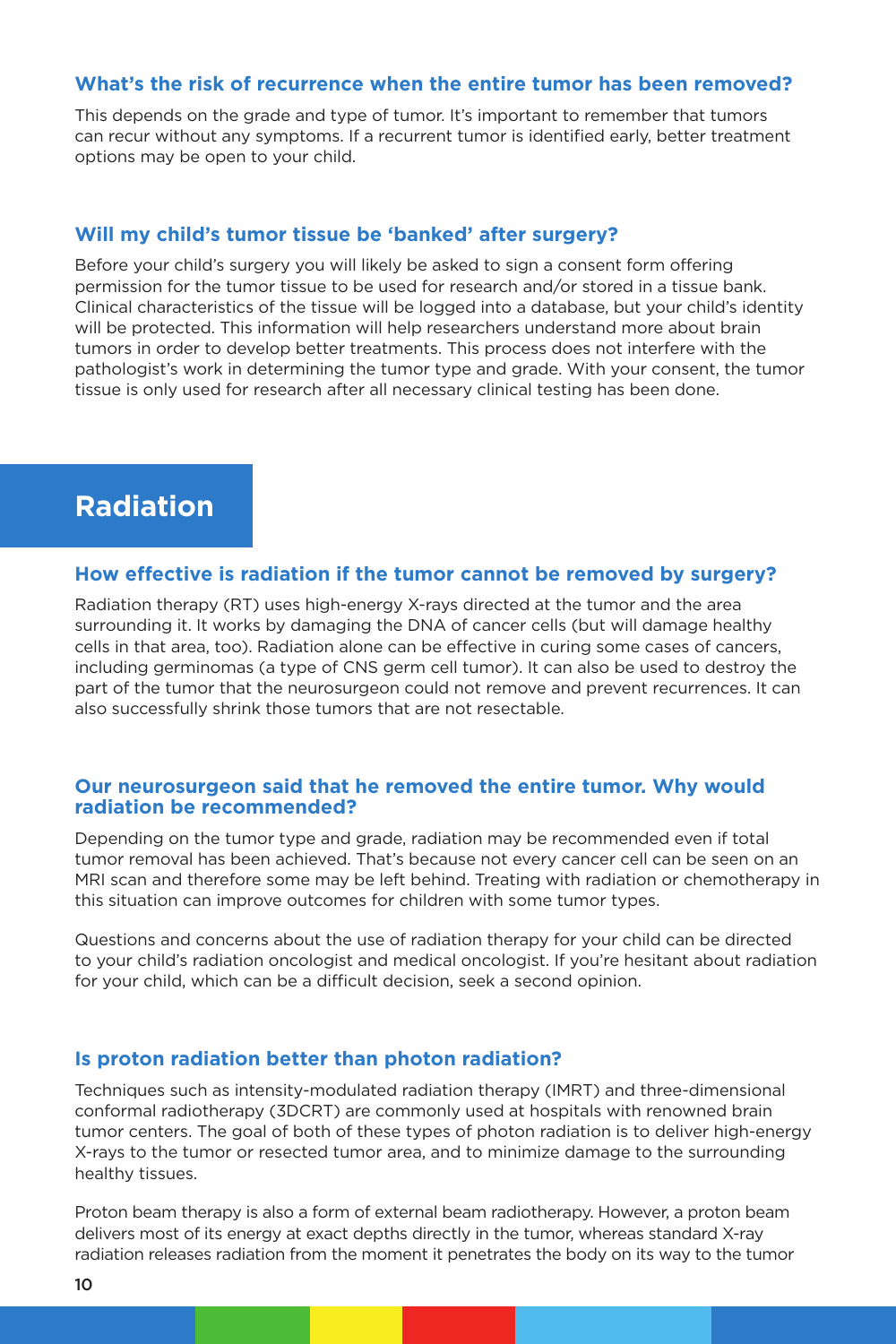and as it exits. It is thought that proton radiation results in less damage to healthy brain tissue. It is being studied to determine if, in practice, it improves outcomes or reduces treatment side effects. There are only a few proton beam centers in the United States at this time.

#### **What happens during radiation?**

In children, radiation is usually delivered to the tumor from outside of the body (as opposed to brachytherapy, when radioactive material is implanted into or near the tumor). Before treatment, your child will undergo simulation in which the targeted treatment field is defined and the angles for aiming the beams are determined. A mask will be made that will enable your child to stay still during treatments.

Usually the total dose of radiation is divided into daily fractions given over a course of several weeks, with larger amounts directed at the tumor than at the surrounding areas. Radiation is typically an outpatient procedure, with each session lasting about 20 minutes. Although RT is much quicker than an MRI, very young children may require anesthesia to remain sufficiently still for their treatments.

#### **Is radiation painful?**

Treatment is not painful, but it can cause skin irritation. Nausea and vomiting are uncommon but are more likely in children undergoing spinal radiation. Fatigue and appetite loss may occur but are usually mild. In children undergoing craniospinal radiation (full brain and spine), symptoms can be more severe.

Some children become drowsy a few weeks after radiation is completed. This is called radiation somnolence syndrome and usually resolves after a few weeks.

#### **Will radiation make my child's hair fall out?**

Your child will only lose hair in the area of the head that has been treated. Children undergoing craniospinal radiation receive treatment to their full brain and spine, so they will lose all of their hair. Hair usually starts to regrow a few weeks after treatment completion, but may be sparse or not grow back at all in some spots.

# **Chemotherapy**

#### **Is chemotherapy harsher than radiation?**

Generally, more side effects are seen with chemotherapy than radiation therapy during the period of cancer treatment. Researchers are developing a new class of chemotherapy called targeted therapies. This type of treatment acts more precisely on cancer cells by focusing on the molecular and cellular changes related to malignancy, and is significantly easier to tolerate than standard chemotherapy. However, its effectiveness for pediatric brain tumors has not yet been determined.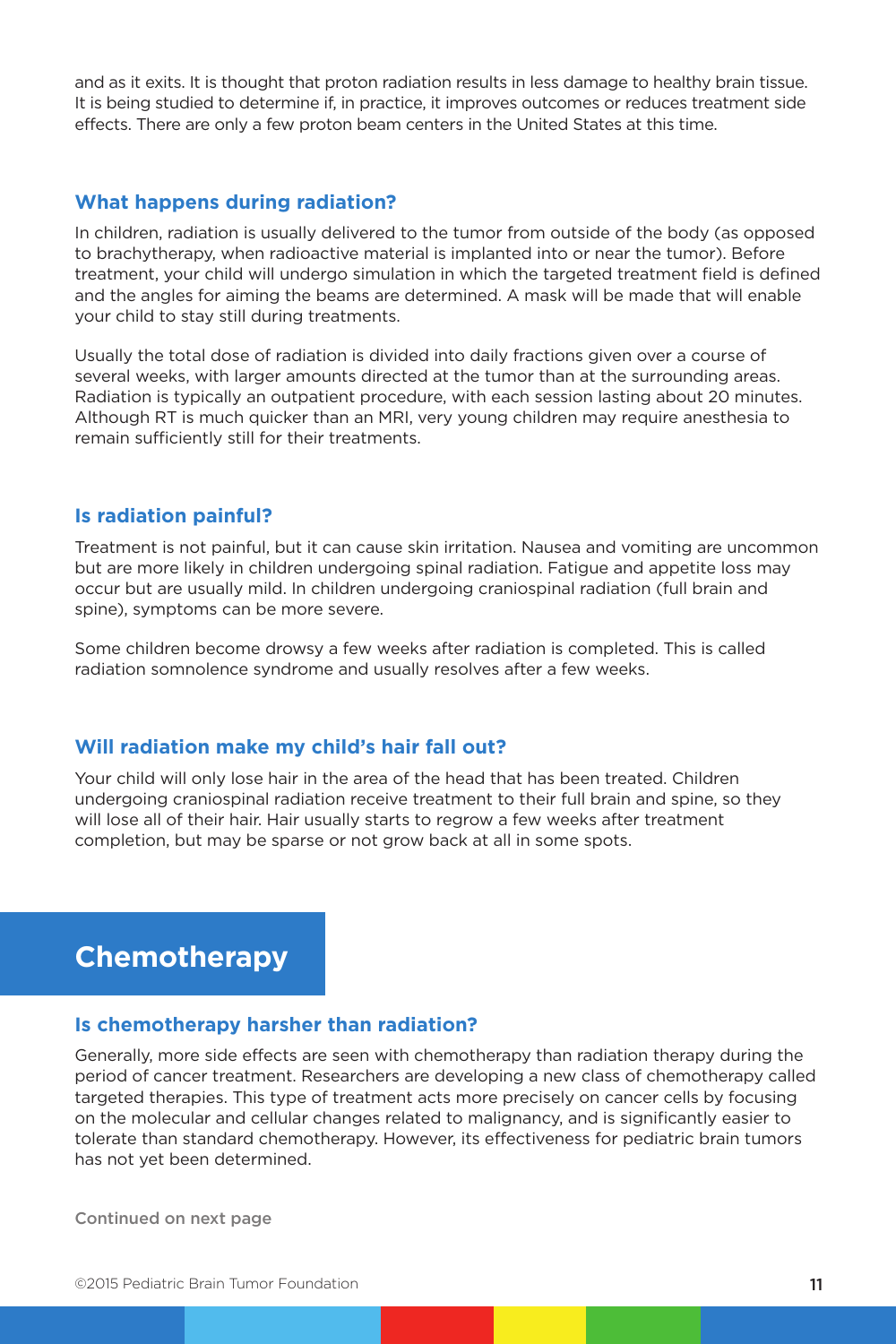Most types of chemotherapy work by attacking the fast-growing cancer cells in the body. This includes those in the hair roots — leading to hair loss or thinning — and healthy blood cells. A drop in red blood cells (anemia), platelets (thrombocytopenia) and a type of white cells called neutrophils (neutropenia) can occur and may need to be treated with blood transfusions and medications that stimulate the bone marrow.

Neutropenia is a serious side effect because it puts your child at risk for infections that will require urgent treatment. The good news is that blood cell counts frequently return to normal soon after treatment, which may last for a few months or more than a year, typically in cycles with rest periods in between.

Nausea, mouth sores, diarrhea and appetite loss are common side effects that can be prevented or eased with drugs. Hearing loss and kidney damage are more serious issues that need to be diagnosed promptly with regular screening.

# **Does my child need to be hospitalized for chemotherapy?**

It depends on the type of treatment. For standard chemotherapy involving multiple potent medications, your child will be hospitalized for a few days at the start of each cycle, so any side effects or complications can be carefully monitored. Other types of chemotherapy can be taken in a hospital clinic or even at home. Chemotherapy can be delivered intravenously, via a subcutaneous or intramuscular injection, or by mouth in pill or liquid form.

# **My child is terrified of needles. How are we going to get through chemotherapy?**

Numbing cream (Lidocaine) can be applied before blood draws and injections. Chemotherapy drugs are usually delivered by a catheter, equivalent to a long term intravenous (IV) infusion. Those commonly used include a PICC line (peripherally inserted central catheter), which is a long plastic catheter placed into one of the veins of the arms.

Central venous catheters such as port-a-cath and tunneled catheter (known by their brand names: Broviac, Groshong and Hickman) are placed under the skin on the chest.

All types of catheters have advantages and disadvantages in terms of maintenance, insertion and removal. These catheters are removed after they are no longer needed for chemotherapy or other IV medications.

# **Why is my doctor concerned about the weight my child has lost since starting chemotherapy?**

It's not unusual for children on treatment to lose weight, especially during chemotherapy when nausea can be persistent and food may taste different. But during chemotherapy your child needs calories not only for healing and to increase stamina, but to create the new cells needed to help the immune system fight infection.

Your hospital's registered dietician can advise you on ways to supplement your child's nutrition and prevent weight loss. Adding ice cream or calorie-rich smoothies might do the trick, but some children may be disgusted by foods they once craved.

Prescription drugs can sometimes be effective in stimulating appetite, but may come with undesirable side effects. In some cases a nasogastric tube, which carries food and medicine to the stomach through the nose, can be the best way to deliver the nutrients children need to see them through treatment.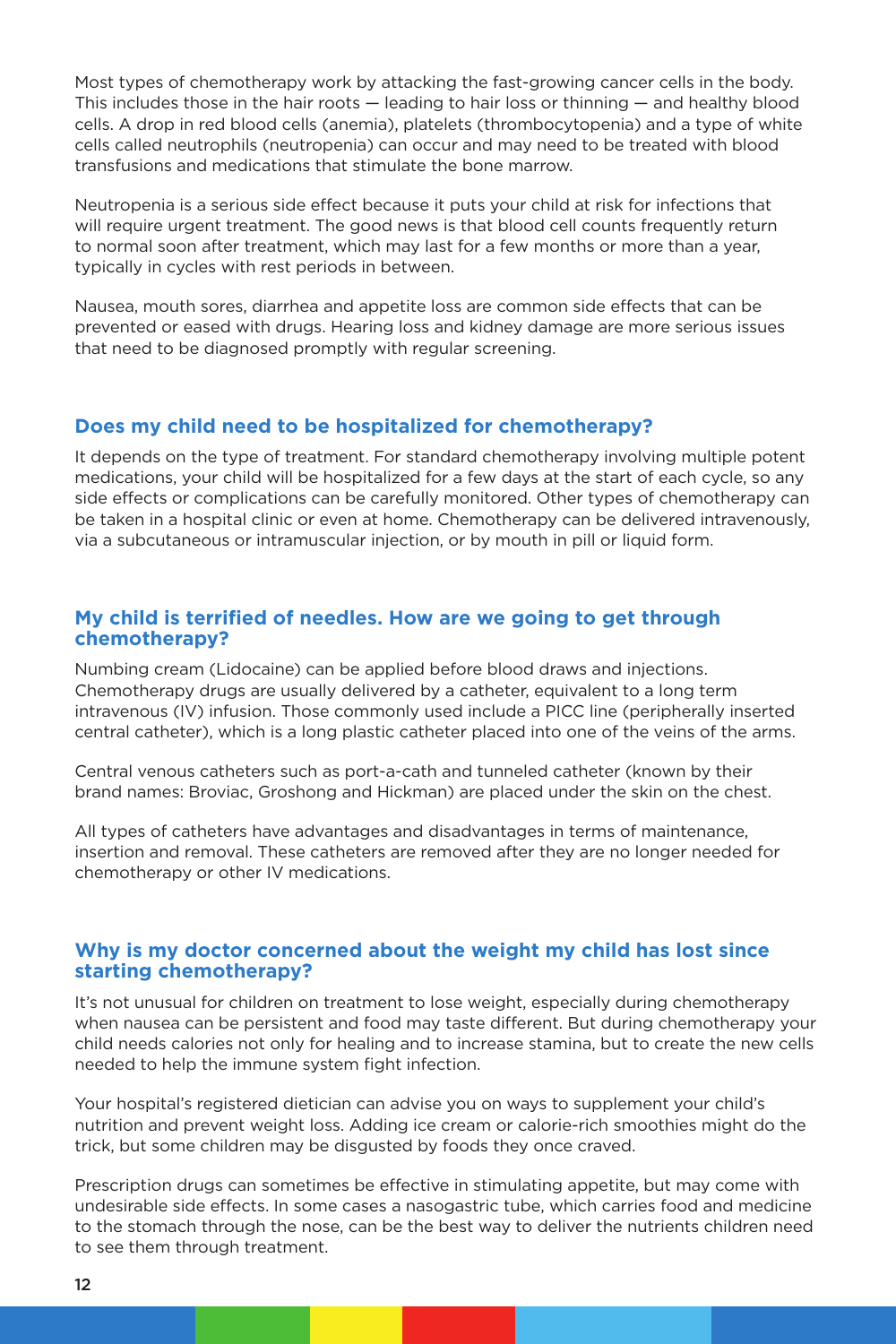Conversely, corticosteroids, like prednisone and dexamethazone (Decadron), which are prescribed to treat brain swelling, can cause rapid appetite increase and weight gain.

#### **Why isn't my child allowed to take ibuprofen (Advil, Motrin) or acetaminophen (Tylenol) while on chemotherapy?**

When your child's white blood count is low during chemotherapy (neutropenia), he or she will be susceptible to severe infections. When an immune system is compromised, these infections usually require intravenous antibiotics that need to be started urgently. Fever may be the first indication that your child is developing an infection, so it's critical that it isn't masked by pain medications that also reduce fevers.

# **Late Effects of Treatment**

#### **Will treatment lower my child's IQ?**

It's virtually impossible to treat a brain tumor without affecting healthy parts of the brain. While surgery and chemotherapy can affect a child's cognitive ability, radiation is the treatment that causes the most concern. The amount and location of radiation and the child's age at the time of treatment (children under 3 being most vulnerable) influence the impact of radiation on your child's thought processing, attention span, short-term memory and impulsivity.

While effects from surgery can improve over time, those related to radiation may not become fully apparent until years later. But not every child will experience learning problems, and most children don't lose skills that were mastered before treatment. Neuropsychological testing can identify areas where children may need specialized help to reach their potential.

#### **Will radiation change my child's personality?**

Some families have reported behavioral changes following radiation treatment. These may include compulsive tendencies, lowered inhibitions, social withdrawal and poor control of anger and frustration. This is not universal. Other reports indicate that brain tumor survivors have better coping mechanisms and a greater appreciation of life than their peers.

#### **Can treatment affect my child's height and reproductive system?**

Radiation to the brain and spine can slow or stunt growth, but human growth hormone may be given if your child is no longer on treatment and MRIs show tumor stability. Chemotherapy and radiation may cause hormone problems, including preventing your child from going through puberty, but this can be treated with hormone replacement. Treatment can also cause precocious puberty (early puberty), which can be postponed with hormones.

Chemotherapy and radiation can have a profound effect on fertility in both girls and boys. Sperm and egg freezing are options for some patients.